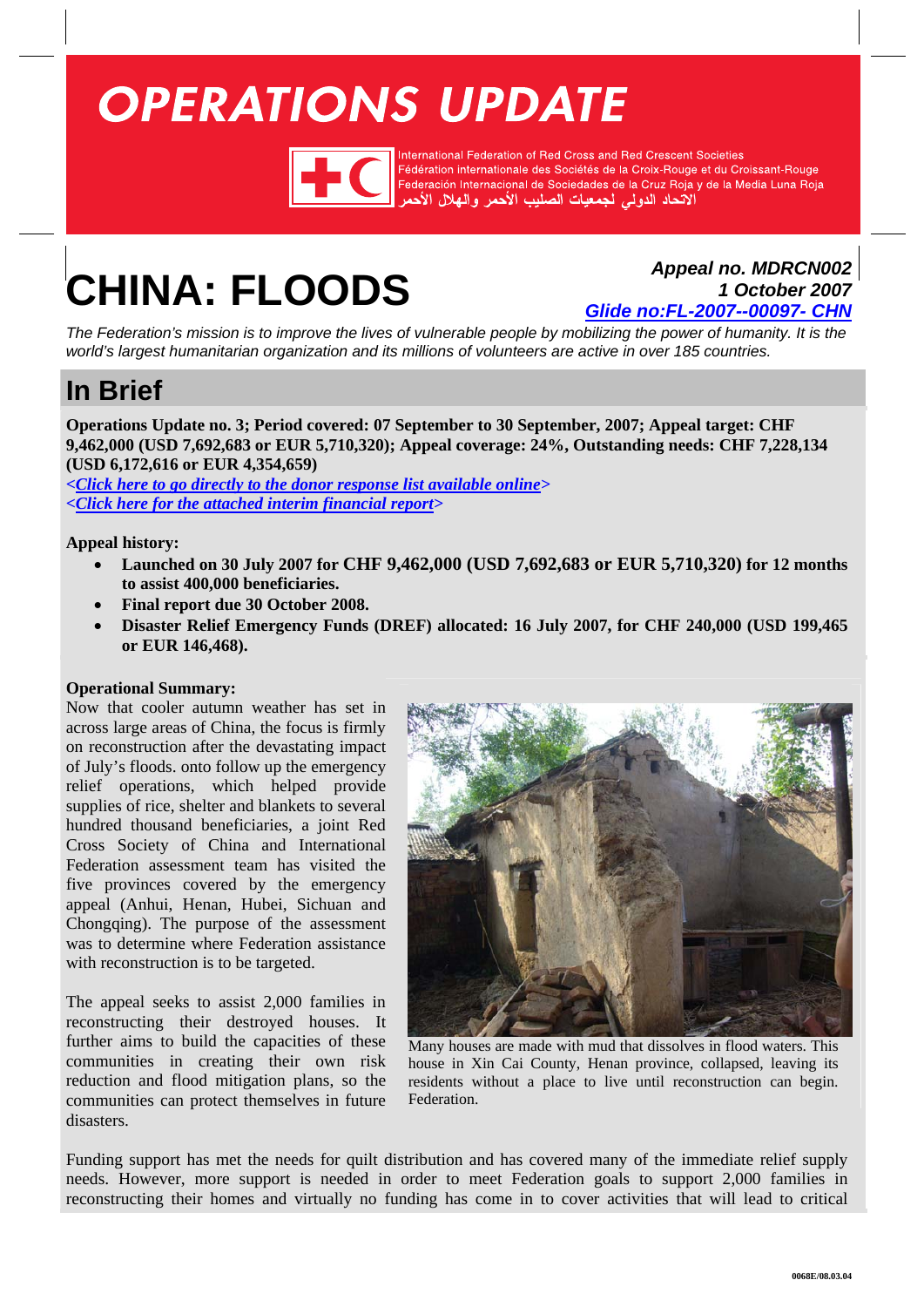community risk reduction and mitigation.

# **Background**

The summer rain and typhoon season was one of the worst in history for some areas of China. September's weather provided little respite for the country. Typhoon Sepat caused widespread damage in coastal provinces and left a trail of further devastation in inland areas as its strength receded. Another 8 million were affected with over 1.76 million evacuated. Typhoon Wipha, which followed it, affected significant areas in the east of the country and more than two million were evacuated from Fujian, Zhejiang and up into Shanghai. Heavy rains following the typhoon went inland and hit areas still reeling from floods, such as Anhui and Shandong province.

Thousands more have lost their homes with these recent typhoons and rains. The hardest hit populations are those in rural areas, often the most impoverished in these communities. These families, many with incomes below the poverty line in China<sup>[1](#page-1-0)</sup>, struggle to earn enough to pay medical expenses and allow



Ma Xinfeng, of Linying county in Henan has five family members to feed. His house has collapsed, but his family has decided to stay there as much as possible. When it rains, they sleep in a tent. He will have difficult rebuilding due to financial constraints. His father is sick and medicine is costly for him since his annual income is about CNY 1,000 (CHF 156). Federation.

their children to continue their schooling beyond the compulsory education of nine years. These families live in houses that were built with wood and mud, with tile roofs. Through the years, deterioration of the structure's integrity becomes inevitable as these families do not have the means to maintain and repair their home when needed. Instead, they live within the increasingly damp and crumbling walls of their home, hoping destructive weather doesn't hit their areas. When rain or flooding come, it is these families who watch their homes crumble, while structures of brick and mortar built by wealthier families are able to withstand the elements.

While the local and provincial governments allocate millions of dollars to rebuild these houses, often supplemented by central government funds, the funds provided per family never cover the entire cost of reconstructing a home. In many areas, the government will allocate funds based on income of the family (higher amounts for those with low income), but it often only covers approximately a quarter to a third of the total cost for rebuilding. Families are expected to rely on either banks or other funding sources to gather the rest, but the reality is that banks do not offer loans to families under certain income levels. This irony puts those in most need of assistance without options to find supplemented funding. Many reluctantly turn to borrow from already strained friends and relatives, and make plans to seek work in the urban areas where they can earn a few hundred CNY more a month. Most of these people are looking at repaying their debt over 10-15 years if no other major expense arises, such as medical expenses or secondary education for their children. These families are not only set back by the floods, but also by their debt in rebuilding their home. Children of literally lose any hope of continuing schooling, and the families are split apart as each seeks higher paying labour work wherever they can find it, and send their children to a relative's home or to work.

With the encroaching onset of winter, the Red Cross Society of China (RCSC) is turning its relief efforts towards delivering quilts and identifying beneficiaries for reconstruction assistance. Beneficiaries, who will be selected from among the most vulnerable communities, will receive a Federation grant for building materials to reconstruct their homes, in addition to a smaller local government grant and the offer of an interest-free loan

<span id="page-1-0"></span><sup>&</sup>lt;sup>1</sup> China's defines those living on an annual income of less than CNY 680 (USD 85) per year under the poverty line.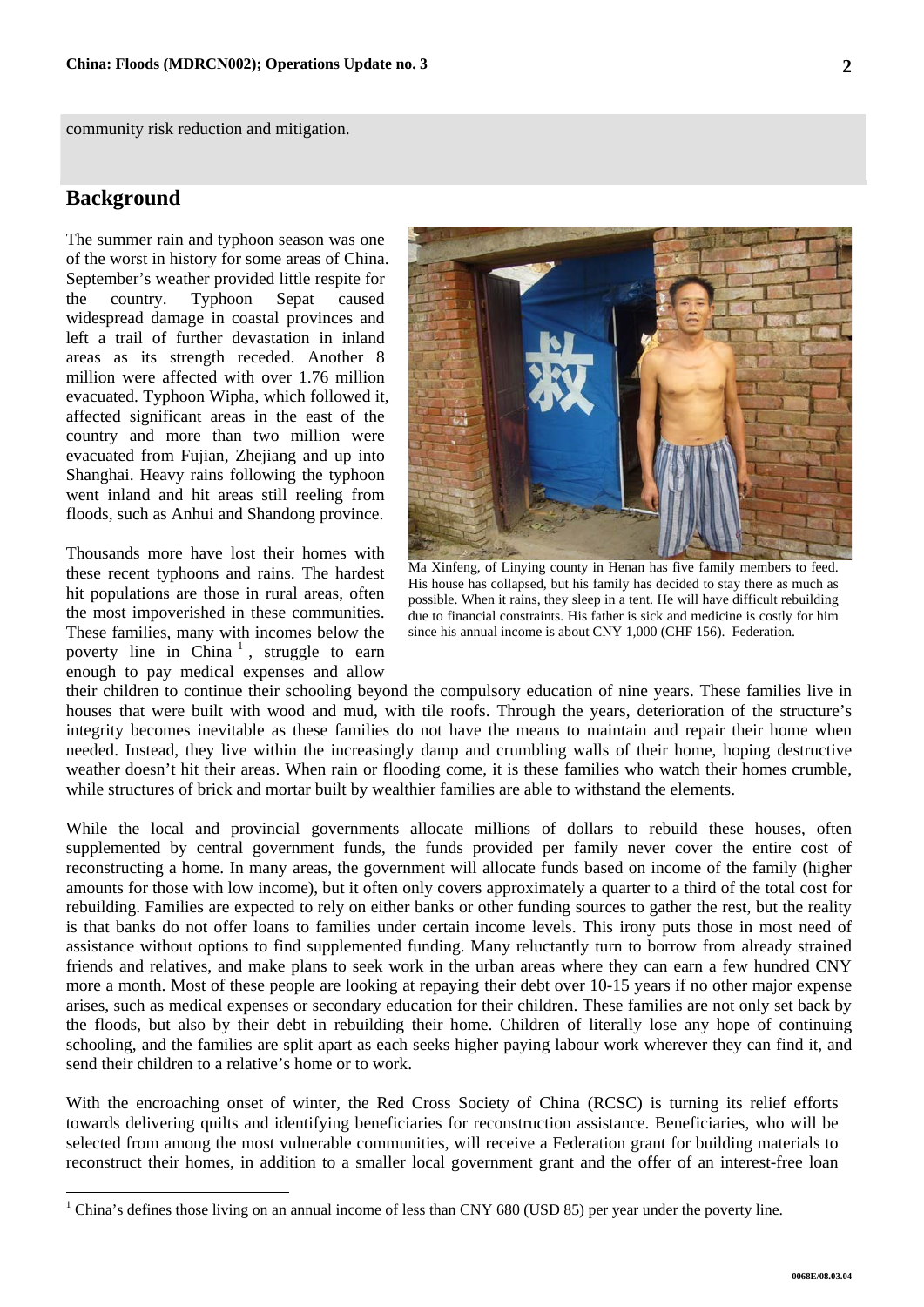from the bank, negotiated by the government on behalf of these low-income families. The reconstructed homes, in many cases replacing houses built out of mud and timber, will be sited in safe locations with convenient access to local markets.

# **Operational developments**

The Red Cross Society of China (RCSC), with its extensive network of branches, has been responding to the floods with both preparatory measures and relief efforts, including both food and non-food items delivered to affected people. Typhoons Sepat and Wipha have brought fresh challenges and strains, with the RCSC responding rapidly to the needs of the flood-hit populations in each province and county. Rice, tents, clothing and blankets have been provided to those most severely affected by floods this year.

After Typhoon Sepat hit the southern region of China, the RCSC headquarters provided CNY 900,000 (CHF 143,502) in relief items and funds to three of the most heavily affected provinces (Hunan, Fujian, and Zhejiang) with 220 tons of rice, 240 tents, and 5,000 containers of emergency food items. In addition, the local Red Cross branches were actively involved since the storm hit, with the branches in those three provinces alone contributing over CNY 2 million (CHF 318,894) worth of relief items and funds to their affected populations. After a visit by RCSC's vice president, headquarters again procured another CNY 300,000 (CHF 47,833) worth of rice to be sent to those provinces. Another CNY 200,000 (CHF 31,107) was allocated from RCSC headquarters to the areas of Zhejiang province after Typhoon Wipha hit.



Cheng Hongen and Xia Fuzhen, of Ronchong County in Chongqing municipality, received rice from the local Red Cross branch, supported by the Federation. Federation.

The relief and recovery efforts in the five provinces covered in this appeal have been moving along steadily. A brief summary of the operation since the last operations update is as follows:

- From 10-19 September, Federation delegates together with the RCSC continued with a series of visits to the five provinces covered by the emergency appeal. They completed their assessment to determine the most suitable locations for Federation projects, which will assist the most vulnerable communities in reconstructing their homes.
- Reconstruction work has already begun in a project involving 150 houses in Hubei province and discussions are still ongoing with RCSC about the other project areas to be selected.
- By 22 September, more than 900 MT of rice was distributed to beneficiaries in a total of 19 counties. The number of beneficiaries totalled 84,567.
- The tendering process for quilts, contributed by the German Red Cross and the Swiss Red Cross, has been completed and distribution has already begun in many areas.
- Distribution of quilts, contributed by the Swiss Red Cross has been completed in Anhui.
- Distribution of quilts, contributed by the German Red Cross, has begun in parts of Hubei and will continue in October.
- An order was placed in September for a further 15,000 quilts contributed by the Danish Red Cross. Once delivered, these will bring the total number of quilts provided to 46,000.
- With this, the appeal goal for supplying quilts has been completely met.

# **Red Cross and Red Crescent action - objectives, progress, impact**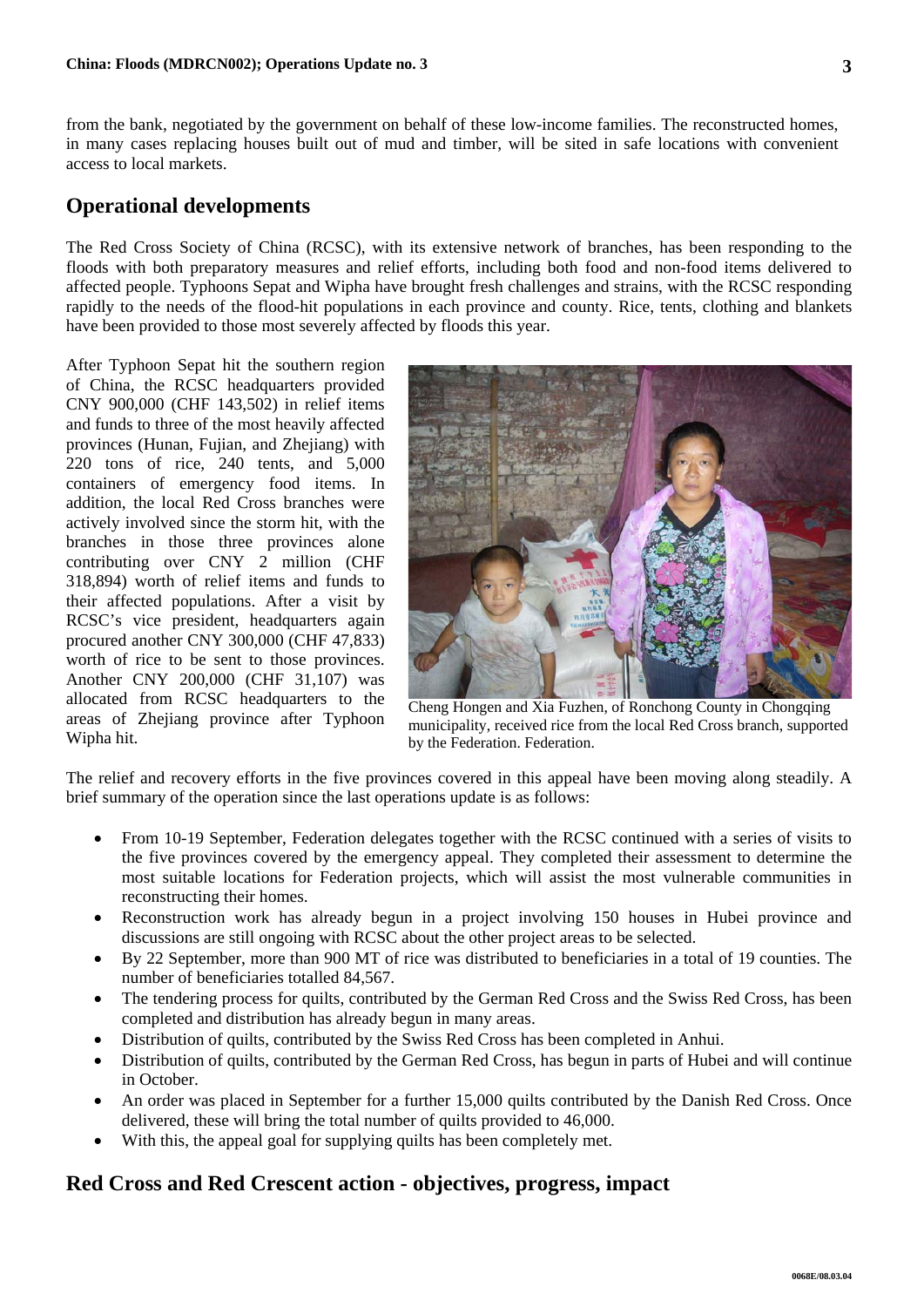**Objective 1: 100,000 of the most affected families (400,000 people) in Anhui, Henan, Hubei, Sichuan, and Chongqing have received 6,000 MT rice (15kg per person/one time distribution), 45,000 quilts and 3,000 boxes of water purification tablets.** 

### **Rice**

**Progress/Achievements:** Plan of action 1 and 2 for 1000 MT rice was carried out. The amount purchased was 943 MT instead of 1000MT because of a rise in price. It was delivered to 19 counties in five provinces by 6 September. All the rice was distributed to 84,567 beneficiaries by 22 September. The Federation visited Sichuan province to monitor whether the rice was being distributed appropriately. Random visits to beneficiaries indicated that numbers and criteria of beneficiaries were being met.

**Impact:** 84,567 out of targeted number of 400,000 people in five provinces have benefited from this rice distribution.

### **Quilts**

**Progress/Achievements:** Quilts contributed by Germany are arriving in some counties in Hubei. Some 12,000 out of 26,000 pieces had arrived in three counties in Hubei by 24 September. There have also been quilts contributed by Swiss Red Cross. A total of 5,000 quilts of that contribution have arrived in Sixian county and Huoqiu county in Anhui province. It is expected that all quilt distributions funded by the German government and German Red Cross as well as the Swiss Red Cross will be finished by mid October. Orders for the last contributions of quilts are expected to be placed soon.

| <b>Province</b> | <b>Prefecture</b> | County    | <b>Distribution</b><br>amount | <b>Arrived to the</b><br>county | <b>Donor</b>                        |  |  |  |  |
|-----------------|-------------------|-----------|-------------------------------|---------------------------------|-------------------------------------|--|--|--|--|
|                 | Guang             | Cang Xi   | 1600                          |                                 |                                     |  |  |  |  |
| <b>Si Chuan</b> | Yuan              | Qingchuan | 1600                          |                                 |                                     |  |  |  |  |
|                 | Mian              |           |                               |                                 |                                     |  |  |  |  |
|                 | Yang              | Chuan Bei | 1800                          |                                 | <b>Danish RC</b><br>Purchase        |  |  |  |  |
| Sub-total       |                   |           |                               | 5000                            | order                               |  |  |  |  |
|                 |                   | Wang      |                               |                                 | was placed                          |  |  |  |  |
|                 |                   | Zhou      | 1250                          |                                 | on 26 Sept &                        |  |  |  |  |
| Chong           |                   | Ba Nan    | 1250                          |                                 | production started.                 |  |  |  |  |
| Qing            |                   | Rong      |                               |                                 |                                     |  |  |  |  |
|                 |                   | Chang     | 1250                          |                                 |                                     |  |  |  |  |
|                 |                   | Feng Jie  | 1250                          |                                 |                                     |  |  |  |  |
| Sub-total       |                   |           |                               | 5000                            |                                     |  |  |  |  |
| <b>He Nan</b>   | Nan Yang          | Tang He   | 2000                          |                                 |                                     |  |  |  |  |
|                 | Luo He            | Lin Ying  | 3000                          |                                 |                                     |  |  |  |  |
| Sub-total       |                   |           |                               | 5000                            |                                     |  |  |  |  |
| Hu Bei          | Huang Shi         | Yang Xin  | 3000                          |                                 | German Gov<br>$\boldsymbol{\alpha}$ |  |  |  |  |
|                 | Shi Yan           | Yun Xi    | 4000                          | $20-Sep$                        | <b>German RC</b>                    |  |  |  |  |
|                 | Jing Zhou         | Jian Li   | 4000                          | 24-Sep                          |                                     |  |  |  |  |
|                 | Xian Tao          |           | 3000                          |                                 |                                     |  |  |  |  |
|                 | Huang             |           |                               |                                 |                                     |  |  |  |  |
|                 | Gang              | Ma Cheng  | 4000                          |                                 |                                     |  |  |  |  |
|                 | Xiang Fan         | Bao Kang  | 4000                          |                                 |                                     |  |  |  |  |

#### Figure 1: Quilt Distribution Plan (as of 24 Sept)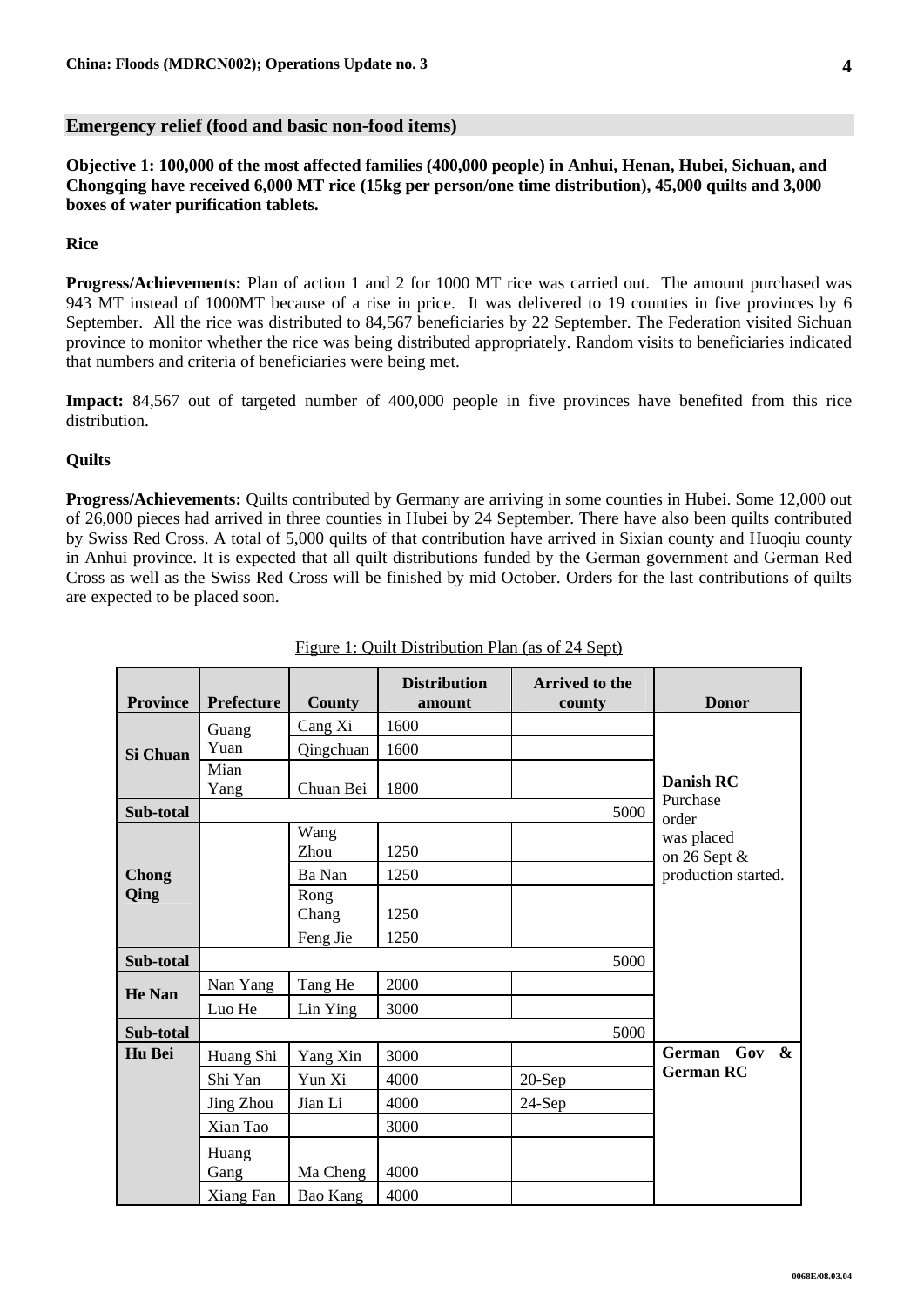|           | Yi Chang | Yi Ling | 4000 | $14-Sep$ |       |                 |
|-----------|----------|---------|------|----------|-------|-----------------|
| Sub-total |          |         |      |          | 26000 |                 |
| An Hui    | Su Zhou  | Si Xian | 2500 | $24-Sep$ |       | <b>Swiss RC</b> |
|           | Liu An   | Huo Qiu | 2500 | $24-Sep$ |       |                 |
| Sub-total |          |         |      |          | 5000  |                 |

**Impact:** In October, the temperature goes below 10 degrees Celsius in these provinces. Those families who lost everything in the floods need to have quilts to survive the coming winter. Considering that a total of 46,000 quilts will be delivered to beneficiaries by mid-October, the appeal goals have been met in this area.

#### **Emergency rehabilitation: reconstruction of homes**

# **Objective 2: 2,000 most vulnerable displaced and poor families living in severely flood-affected villages are assisted in the rebuilding of their homes through co-funding with the local government.**

**Progress/Achievements:** After the joint visit by the Federation and RCSC to Hubei, villages within Yunxi county were selected to receive assistance to reconstruct houses. Yunxi county was one of the worst affected by floods this year within Hubei. Priority was given to families with an income of less than CNY 1,000 (CHF 156) per person per year that completely lost their house in the flood. The plan of action for Hubei includes 150 houses in Yunxi county. The funds have already been transferred from the Federation to the RCSC and the project is ready to commence as soon as the final list of beneficiaries are agreed upon between the provincial Red Cross and the county government.

The Federation will continue to monitor this process closely, from approving the final beneficiary list to being involved in the procurement of building materials. The Federation relief coordinator will check the quality of the construction and building materials to ensure the quality meets standards.

RCSC and the Federation have finished another joint assessment trip to the other four provinces. During that trip, the team was able to visit areas devastated by floods and the families in most need. The Federation and RCSC are now in the process of selecting the villages and the conclusions will be announced soon.

Henan province: The joint Federation and RCSC assessment team visited two villages in Henan province. Both villages in Xincai and Linying counties were hit hard by storms which destroyed many houses. Many homes in the village in Xincai county are built of mud, rather than brick and mortar. A 30 cm thick wall of dried mud holds up most of the houses, which is extremely vulnerable to collapse when saturated. The other village in Linying County was hit by a severe storm. The average income in this village is relatively high, at CNY 3300 (CHF 513) per year. Some 92 out of 126 houses severely damaged beyond repair or completely destroyed belong to those categorized as "extremely poor" whose annual income is less than CNY 700 (CHF 109).

Anhui province: The village in Fengtai county was one of those that experiences floods regularly. But this year's circumstances have been different. Often, when the water level of the river rises critically, the dike is deliberately broken to protect the railway and industrial areas. To prevent the water from spreading, there is another dike some two kilometres away, running parallel to the first one. This village is located between these two dikes. Once this area is flooded, it takes a couple of months to recede. A residual pool of water in the low-lying areas was still standing two months after the flood in July. However this year's flood was caused entirely by heavy rain, not by the deliberate breaching of the dike. This means that villagers are not entitled to government compensation. All the villagers have decided to move over behind the second dike. The other village in Wuhe county is also a floodprone area. The county name means five rivers, because the area lies at the junction of five rivers and the water level is higher than the land. The local government is planning to move 700 villagers to higher ground.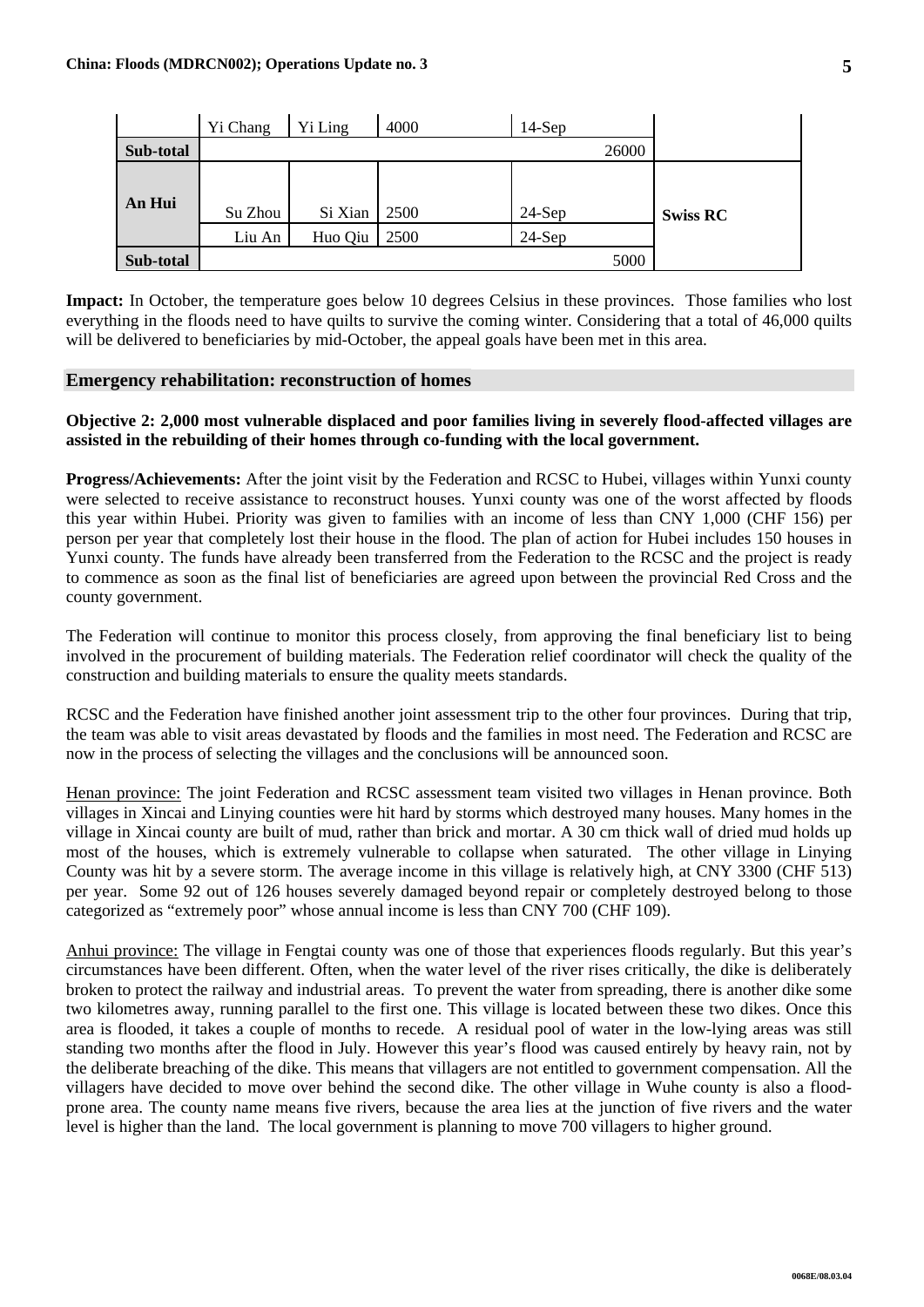Chongqing municipality: Due to limited space within Chongqing municipality, the government has been looking for ways to encourage economic options for rebuilding. One plan is to construct multiple family housing that still have livestock barns nearby and is located near the farm land. These houses will be more expensive, and thus is not an option for the lowest income families in the area. One owner of a collapsed house in Ronchong County, is 82 year old Chen Hongen (refer to picture on the right). He now lives in his nephew's house with his sick wife, 78 years old, and his sister, 70 years old, since the nephew's family is working in Chongqing and this house was empty. They have no income and their ability to contribute any portion towards the rebuilding of their home is impossible. There are many families in similar situations.



Chen Hongen and his wife lost their house in the landslides and floods of Chongqing city this summer. They were forced to move in with relatives, where they intend to stay, as they will not have adequate income to pay their portion for the reconstruction. Federation.

Sichuan province: The team visited a number of counties in Sichuan that were hit hardest by floods and landslides. In Qingshui county, the villagers were forced to move to their current place because of the building of a reservoir a few years ago. Now their land is slowly sliding down and houses are beginning to fall apart. The local government wants to move all villagers to the nearby town, but the farmers do not want to move. Another village was also facing a similar slow "landslide". It faces the prospect of a real landslide when they have heavy rains again. This village was also moved to its present location a couple of years ago as a part of whole town's re-location from 50 km away. A few of the new buildings are said to be unsafe to live in. Most villagers have no savings now after the relocation. The local government is planning another relocation. These are common problems that are compounding the hardships already faced by many residents who lost their homes to floods and landslides in the area this summer.

**Impact:** The Federation supports one third of rebuilding costs, local government will support another third and the villagers themselves are expected to fund the remaining cost, which is estimated to be around CNY 12,000 (CHF 1,868).

#### **Community disaster risk reduction and flood mitigation needs**

### **Objective 3: The vulnerability of communities affected by this year's floods to future flood disaster is reduced through the introduction of community-based flood mitigation activities in four villages.**

**Progress/Achievements:** The Federation is in the process of selection of villages for the reconstruction of homes under objective 2. Not enough funding has been received to carry out the activities under objective 3, but the RCSC, with the support of the Federation, is seeking possible funding options for this component from sources in Beijing.

Impact: The estimated long-term impact of this component is very positive. Communities will establish a committee, disaster preparedness plans, and mitigation activities, as well as build on health education and first aid skills within the community.

### **Federation Coordination**

The East Asia regional disaster management team is currently composed of the regional disaster management delegate, the relief coordinator seconded by the Japanese Red Cross for six months, and a disaster management assistant. All three have been working closely with the relief department of the RCSC headquarters and have travelled recently to the five provinces with both headquarters and local branches to monitor the situation and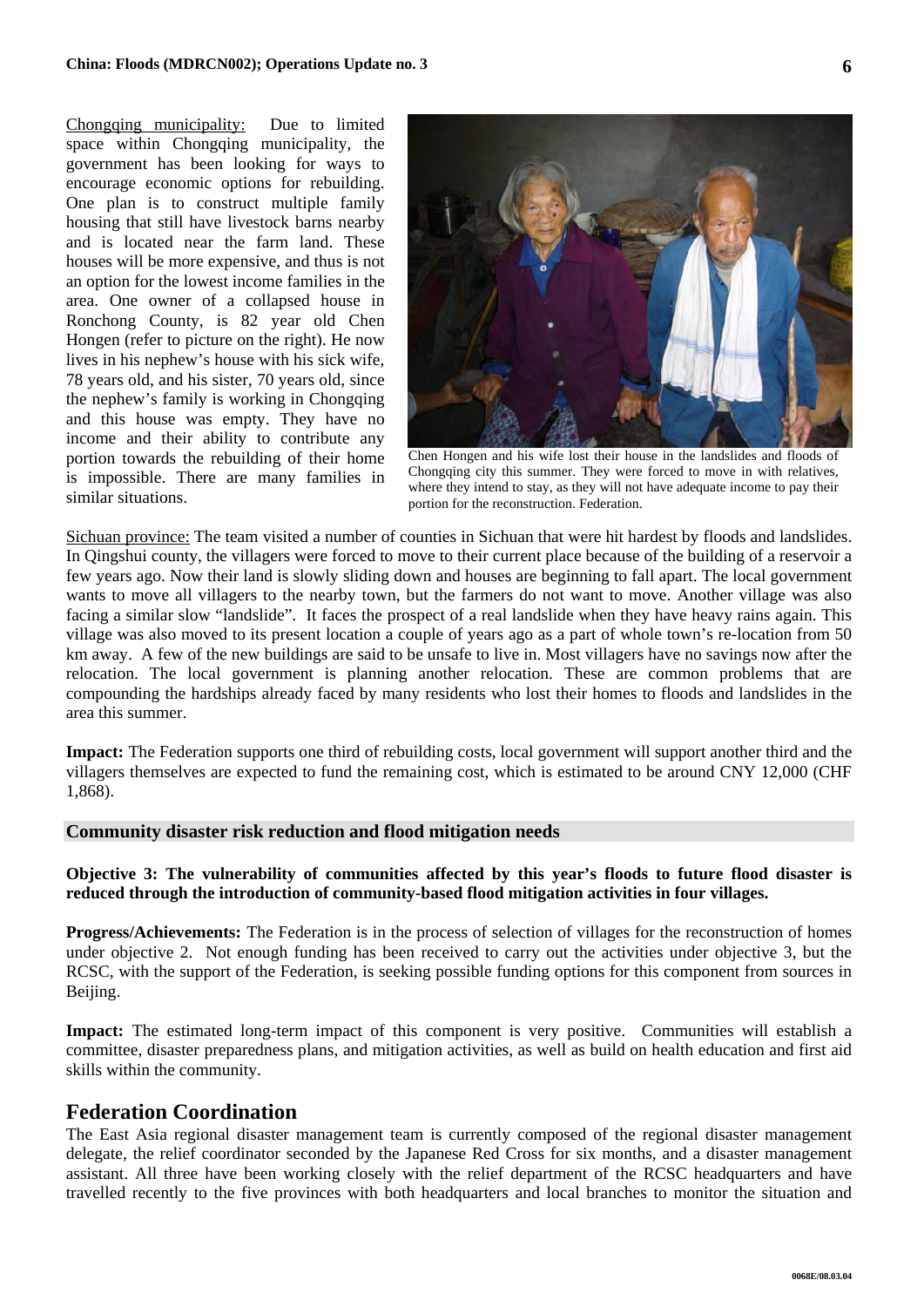assess the selection of beneficiaries. The relief coordinator will continue to work closely with RCSC during the procurement, distribution and reconstruction phases of the relief and recovery efforts. The regional finance manager is also continuing to provide support as needed to RCSC headquarters and branches in meeting the expectations of financial reporting.

# **Red Cross and Red Crescent Movement - Principles and initiatives**

Flood relief efforts of the RCSC, supported by the Federation, adhere to the principles and initiatives of the Red Cross Red Crescent Movement. The criterion for selecting beneficiaries ensures that Red Cross is meeting the needs of those left most vulnerable. Since many rural farmers are women caring for the family while the husbands do industrial labour in the urban areas, a high proportion of beneficiaries are women, children and senior citizens. The risk reduction components of the project further strive to restore their dignity and improve their capacities in setting up protection mechanisms for future disaster situations.

# **National Society Capacity Building**

The capacity at both headquarters and local branch levels is high for these projects, with adequate support and funding. The national society has already raised a good portion of funds for the floods and the local branches are able to respond rapidly to the needs of the communities, when properly supplied.

# **Communications – Advocacy and Public Information**

The Federation has continued to support the national society with advocacy and information dissemination on a global level. A regional information officer is currently working out of Beijing to bring stories and information to our donors and the public. The officer keeps in close contact with media agencies throughout China and the world as needed. The Federation will continue to support Red Cross Red Crescent efforts through close communications with the media department at RCSC headquarters, and liaising with international agencies and partners.

# **How we work**

*All International Federation assistance seeks to adhere to the [Code of Conduct for the International Red Cross and](http://www.ifrc.org/publicat/code.asp)  [Red Crescent Movement and Non-Governmental Organizations \(NGO's\) in Disaster Relief](http://www.ifrc.org/publicat/code.asp) and is committed to the [Humanitarian Charter and Minimum Standards in Disaster Response](http://www.sphereproject.org/) (Sphere) in delivering assistance to the most vulnerable.* 

# **The Federation's Global Agenda**

The International Federation's activities are aligned with under a Global Agenda, which sets out **four broad goals** to meet the Federation's mission to "improve the lives of vulnerable people by mobilizing the power of humanity".

# **Global Agenda Goals:**

- Reduce the numbers of deaths, injuries and impact from disasters.
- Reduce the number of deaths, illnesses and impact from diseases and public health emergencies.
- Increase local community, civil society and Red Cross Red Crescent capacity to address the most urgent situations of vulnerability.
- Reduce intolerance, discrimination and social exclusion and promote respect for diversity and human dignity.

# **Contact information**

# **For further information specifically related to this operation please contact:**

- Red Cross Society of China: Mr. Wang Xiaohua, director of external relations department; email: rcsc@chineseredcross.org; phone: +86.10.6404.8366, fax +86.10.6402.9928.
- East Asia Regional Representation Office in China: Mr. Carl Naucler, (head of regional representation), email; carl.naucler@ifrc.org; Mr. Qinghui Gu (regional disaster management coordinator), email; qinghui.gu@ifrc.org; phone +86 1391 0959 834, fax+86-10-6532-7166.
- Asia Pacific Zone in Kuala Lumpur: Ms Amy Gaver, phone: + 60 3 2161 0892, fax: +60 3 2161 1210, mobile +60 12 220 1174, email: [amy.gaver@ifrc.org](mailto:amy.gaver@ifrc.org)
- Federation secretariat in Geneva: Ewa Eriksson (regional officer for East Asia), email: ewa.eriksson@ifrc.org, phone: + 41 22 730 4252, mobile: + 41 7 9217 3392, fax: +41 22 730 0395

*[Click here to return to the title page.](#page-0-0)*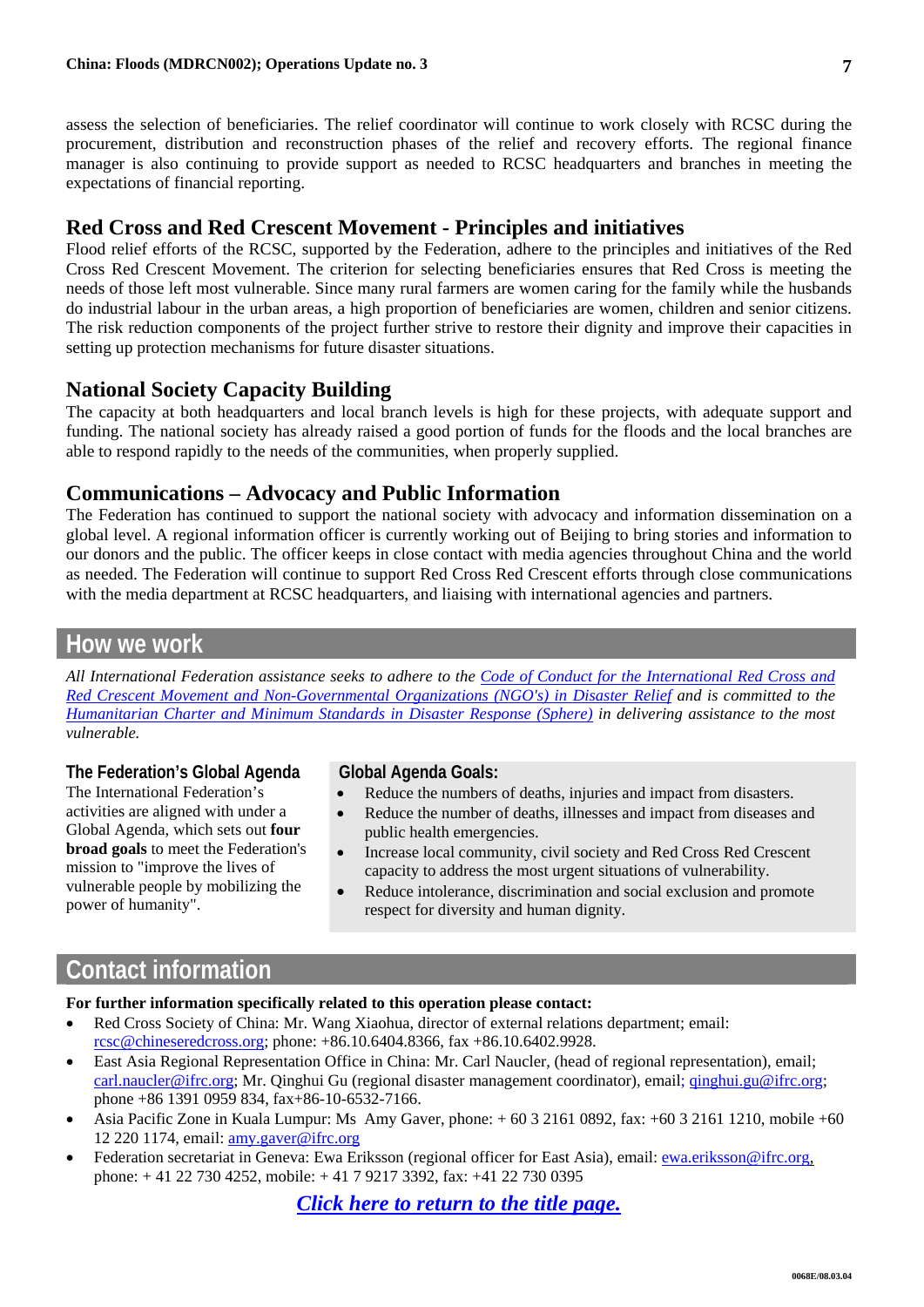# <span id="page-7-0"></span>**International Federation of Red Cross and Red Crescent Societies**

MDRCN002 - CHINA - FLOODS 2007

# **I. Consolidated Response to Appeal**

| <b>Selected Parameters</b> |               |  |  |  |  |
|----------------------------|---------------|--|--|--|--|
| Reporting Timeframe        | 2007/6-2007/8 |  |  |  |  |
| <b>Budget Timeframe</b>    | 2007/6-2008/7 |  |  |  |  |
| Appeal                     | MDRCN002      |  |  |  |  |
| Budget                     | APPEAL        |  |  |  |  |

Interim Financial Report **All figures** are in Swiss Francs (CHF)

|                           |                                           | <b>Health &amp; Care</b> | <b>Disaster</b><br>Management | Humanitarian<br><b>Values</b> | Organisational<br><b>Development</b> | <b>Coordination &amp;</b><br>Implementation | <b>TOTAL</b> |
|---------------------------|-------------------------------------------|--------------------------|-------------------------------|-------------------------------|--------------------------------------|---------------------------------------------|--------------|
| A. Budget                 |                                           |                          | 9,462,000                     |                               |                                      |                                             | 9,462,000    |
| <b>B. Opening Balance</b> |                                           |                          | 0                             |                               |                                      |                                             | 0            |
| Income                    |                                           |                          |                               |                               |                                      |                                             |              |
|                           | <b>Cash contributions</b>                 |                          |                               |                               |                                      |                                             |              |
|                           | Canadian Red Cross                        |                          | 56,500                        |                               |                                      |                                             | 56,500       |
|                           | <b>Danish Red Cross</b>                   |                          | 60.964                        |                               |                                      |                                             | 60.964       |
|                           | Japanese Red Cross                        |                          | 303,900                       |                               |                                      |                                             | 303,900      |
|                           | <b>Netherlands Red Cross</b>              |                          | 66.000                        |                               |                                      |                                             | 66.000       |
|                           | <b>United Arab Emirates Red Crescent</b>  |                          | 12.022                        |                               |                                      |                                             | 12,022       |
|                           | <b>C1. Cash contributions</b>             |                          | 499,385                       |                               |                                      |                                             | 499,385      |
|                           | <b>Outstanding pledges (Revalued)</b>     |                          |                               |                               |                                      |                                             |              |
|                           | <b>British Red Cross</b>                  |                          | 363,000                       |                               |                                      |                                             | 363,000      |
|                           | German Red Cross                          |                          | 263,040                       |                               |                                      |                                             | 263,040      |
|                           | <b>Irish Government</b>                   |                          | 328,800                       |                               |                                      |                                             | 328,800      |
|                           | Japanese Red Cross                        |                          | 35,552                        |                               |                                      |                                             | 35,552       |
|                           | Swedish Red Cross                         |                          | 525,600                       |                               |                                      |                                             | 525,600      |
|                           | <b>C2. Outstanding pledges (Revalued)</b> |                          | 1,515,992                     |                               |                                      |                                             | 1,515,992    |
|                           | <b>Inkind Personnel</b>                   |                          |                               |                               |                                      |                                             |              |
|                           | Other                                     |                          | 1.173                         |                               |                                      |                                             | 1,173        |
|                           | <b>C5. Inkind Personnel</b>               |                          | 1,173                         |                               |                                      |                                             | 1,173        |
|                           | C. Total Income = $SUM(C1C6)$             |                          | 2,016,551                     |                               |                                      |                                             | 2,016,551    |

# **II. Balance of Funds**

|                                    | <b>Health &amp; Care</b> | <b>Disaster</b><br>Management | Humanitarian<br><b>Values</b> | Organisational<br><b>Development</b> | <b>Coordination &amp;</b><br>Implementation | <b>TOTAL</b> |
|------------------------------------|--------------------------|-------------------------------|-------------------------------|--------------------------------------|---------------------------------------------|--------------|
| <b>B. Opening Balance</b>          |                          | U                             |                               |                                      |                                             | 0            |
| C. Income                          |                          | 2,016,551                     |                               |                                      |                                             | 2,016,551    |
| E. Expenditure                     |                          | $-738.638$                    |                               |                                      |                                             | $-738,638$   |
| F. Closing Balance = $(B + C + E)$ |                          | 1.277.913                     |                               |                                      |                                             | 1,277,913    |

**D. Total Funding = B +C 2,016,551 2,016,551**